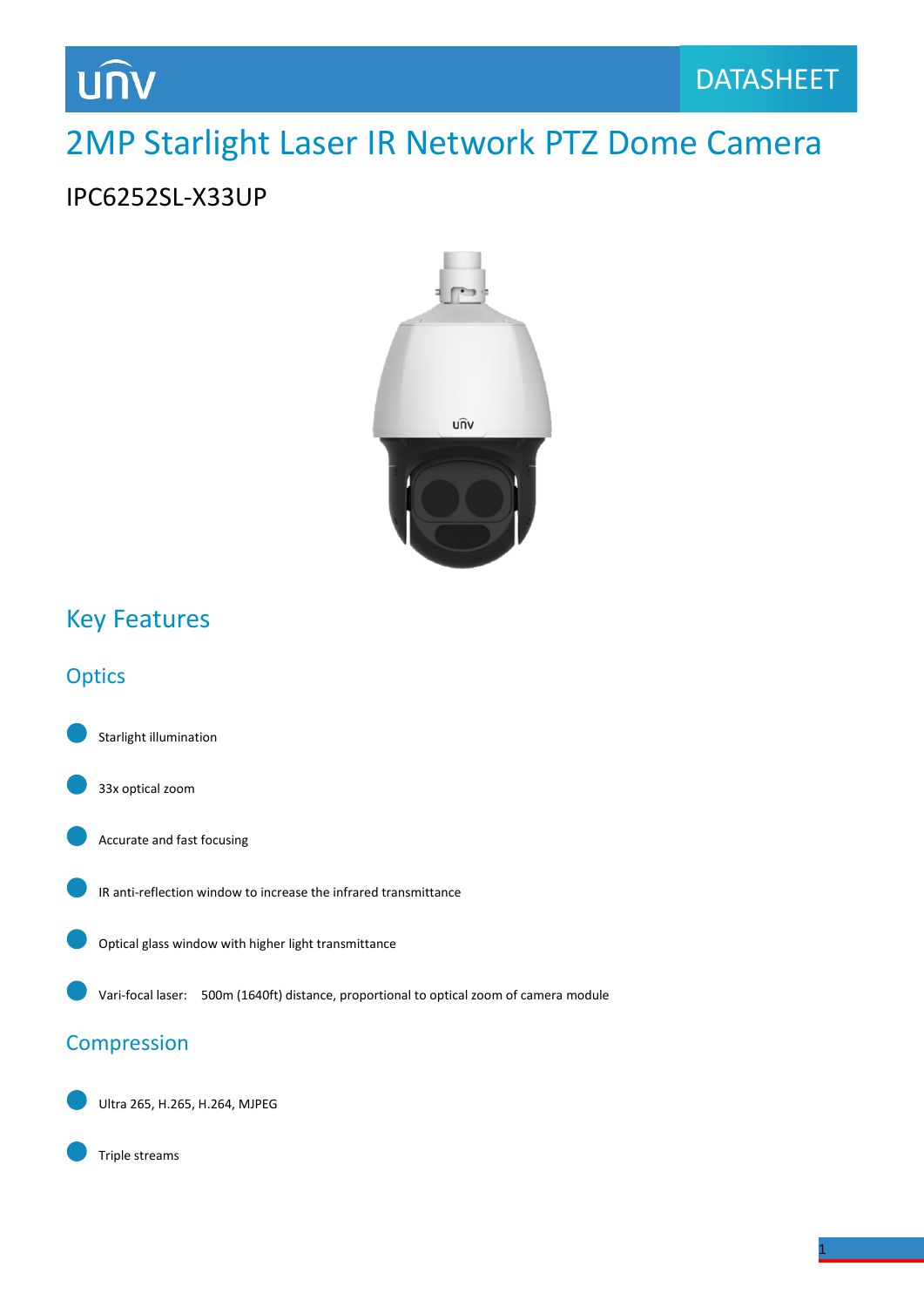# **UNV**



#### Network



#### **Structure**





Intelligent temperature control technology

More effective heat dissipation system



6KV surge protection designed for network interface

## Specifications

|                         | <b>IPC6252SL-X33UP</b>                                       |            |             |               |                |  |
|-------------------------|--------------------------------------------------------------|------------|-------------|---------------|----------------|--|
| Camera                  |                                                              |            |             |               |                |  |
| Sensor                  | 1/2.8", 2.0 megapixel, progressive scan, CMOS                |            |             |               |                |  |
| Lens                    | 4.5 ~ 148.5mm, AF automatic focusing and motorized zoom lens |            |             |               |                |  |
| Digital Zoom            | 16                                                           |            |             |               |                |  |
| Optical Zoom            | 33                                                           |            |             |               |                |  |
| <b>DORI Distance</b>    | Lens (mm)                                                    | Detect (m) | Observe (m) | Recognize (m) | Identify (m)   |  |
|                         | 4.5                                                          | 69.8       | 27.9        | 14            | $\overline{7}$ |  |
|                         | 148.5                                                        | 2304.3     | 921.7       | 460.9         | 230.4          |  |
| Angle of View (H)       | $62.67^{\circ} \approx 2.82^{\circ}$                         |            |             |               |                |  |
| Angle of View (V)       | $38.4^{\circ} \approx 1.3^{\circ}$                           |            |             |               |                |  |
| Angle of View (O)       | $77.1^{\circ} \approx 3.3^{\circ}$                           |            |             |               |                |  |
| Shutter                 | Auto/Manual, shutter time: 1 ~ 1/100000s                     |            |             |               |                |  |
| Minimum Illumination    | Colour: 0.001Lux (F1.6, AGC ON)                              |            |             |               |                |  |
|                         | OLux with IR                                                 |            |             |               |                |  |
| Iris                    | Auto/Manual, F1.6 ~ F5.3                                     |            |             |               |                |  |
| Day/Night               | IR-cut filter with auto switch (ICR)                         |            |             |               |                |  |
| Digital noise reduction | 2D/3D DNR                                                    |            |             |               |                |  |
| S/N                     | >52dB                                                        |            |             |               |                |  |
| VF laser                | Up to 500m (1640ft)                                          |            |             |               |                |  |
| Defog                   | Digital Defog                                                |            |             |               |                |  |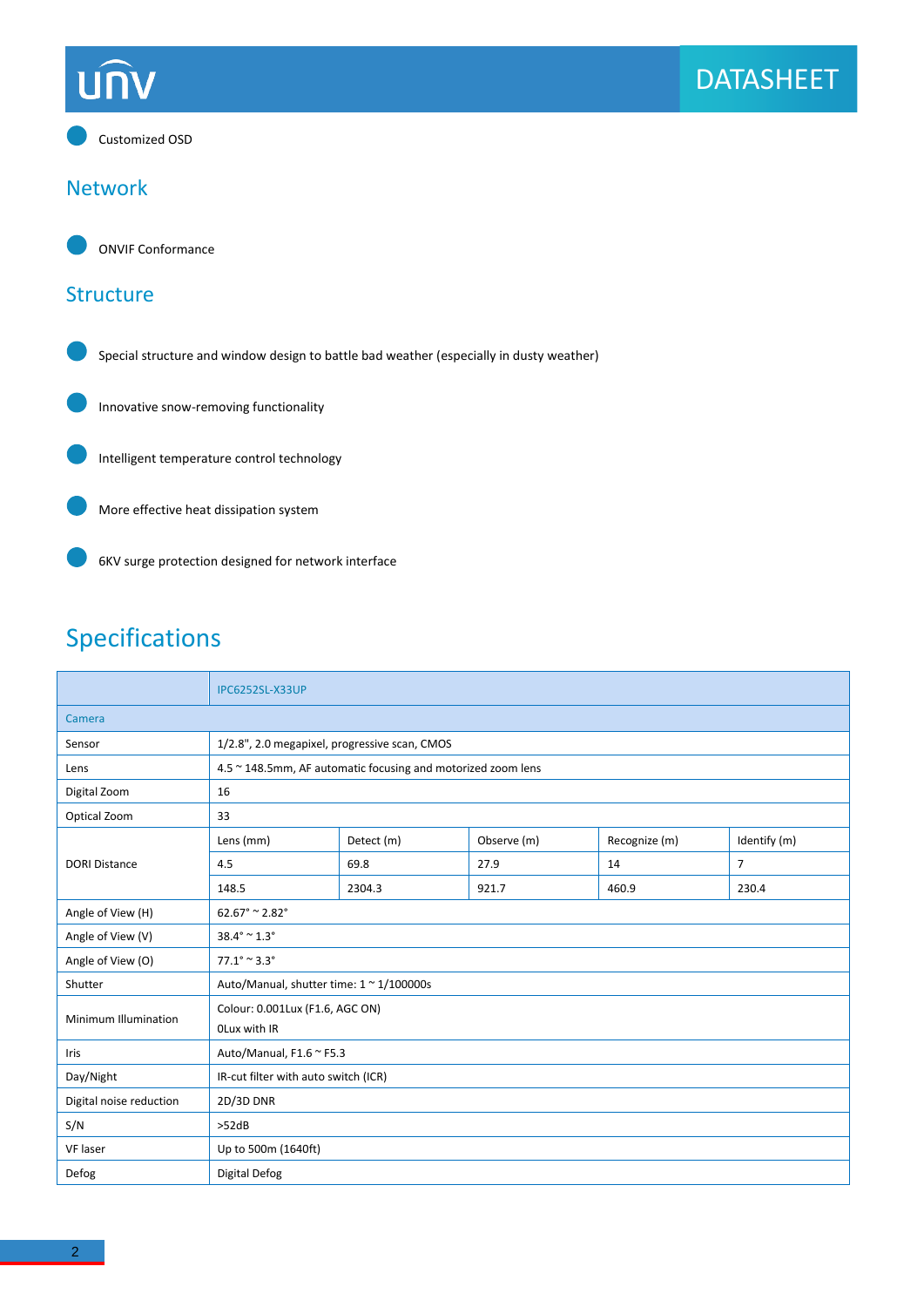# unv

## DATASHEET

| <b>WDR</b>              | 120dB                                                                                                                                                   |  |  |  |
|-------------------------|---------------------------------------------------------------------------------------------------------------------------------------------------------|--|--|--|
| Video                   |                                                                                                                                                         |  |  |  |
| Video Compression       | Ultra 265, H.265, H.264, MJPEG                                                                                                                          |  |  |  |
| H.264 code profile      | Baseline profile, Main Profile, High Profile                                                                                                            |  |  |  |
| Frame Rate              | Main Stream: 2MP (1920*1080), Max 60fps;                                                                                                                |  |  |  |
|                         | Sub Stream: 2MP (1920*1080), Max 60fps;                                                                                                                 |  |  |  |
|                         | Third Stream: D1 (720*576), Max 60fps                                                                                                                   |  |  |  |
| HLC                     | Supported                                                                                                                                               |  |  |  |
| <b>BLC</b>              | Supported                                                                                                                                               |  |  |  |
| <b>OSD</b>              | Up to 8 OSDs                                                                                                                                            |  |  |  |
| Privacy Mask            | Up to 24 areas                                                                                                                                          |  |  |  |
| ROI                     | Up to 8 areas                                                                                                                                           |  |  |  |
| <b>Motion Detection</b> | Up to 4 areas                                                                                                                                           |  |  |  |
| Smart                   |                                                                                                                                                         |  |  |  |
| <b>General Function</b> | Watermark, IP Address Filtering, Tampering Alarm, Alarm input, Alarm output, Access Policy, ARP Protection, RTSP<br>Authentication, User Authentication |  |  |  |
| Audio                   |                                                                                                                                                         |  |  |  |
| Audio Compression       | G.711                                                                                                                                                   |  |  |  |
| Two-way Audio           | Supported                                                                                                                                               |  |  |  |
| Suppression             | Supported                                                                                                                                               |  |  |  |
| <b>Sampling Rate</b>    | 8KHZ                                                                                                                                                    |  |  |  |
| <b>Storage</b>          |                                                                                                                                                         |  |  |  |
| Edge Storage            | Micro SD, up to 256GB                                                                                                                                   |  |  |  |
| Network Storage         | ANR                                                                                                                                                     |  |  |  |
| <b>Network</b>          |                                                                                                                                                         |  |  |  |
| Protocols               | IPv4, IGMP, ICMP, ARP, TCP, UDP, DHCP, PPPoE, RTP, RTSP, RTCP, DNS, DDNS, NTP, FTP, UPnP, HTTP, HTTPS, SMTP, 802.1x,<br>SNMP, SSL, QoS                  |  |  |  |
| Compatible Integration  | ONVIF (Profile S, Profile G, Profile T), API                                                                                                            |  |  |  |
| Pan & Tilt              |                                                                                                                                                         |  |  |  |
| Pan Range               | 360°                                                                                                                                                    |  |  |  |
|                         | $0.1^{\circ}/s \approx 240^{\circ}/s$                                                                                                                   |  |  |  |
| Pan Speed               | Preset speed: 300°/s                                                                                                                                    |  |  |  |
| <b>Tilt Range</b>       | $-15^\circ \approx 90^\circ$ (auto reverse)                                                                                                             |  |  |  |
| <b>Tilt Speed</b>       | $0.1^{\circ} \sim 160^{\circ}/s$                                                                                                                        |  |  |  |
|                         | Preset speed: 240°/s                                                                                                                                    |  |  |  |
| Number of Presets       | 1024                                                                                                                                                    |  |  |  |
| Patrol                  | Preset patrol, route patrol, recorded patrol                                                                                                            |  |  |  |
| Home Position           | Supported                                                                                                                                               |  |  |  |
| Interface               |                                                                                                                                                         |  |  |  |
| Audio I/O               | Audio interface                                                                                                                                         |  |  |  |
|                         | 1 Input: impedance 35kΩ; amplitude 2V [p-p]                                                                                                             |  |  |  |
|                         | 1 Output: impedance 600Ω; amplitude 2V [p-p]                                                                                                            |  |  |  |
| Alarm I/O               | 1/1                                                                                                                                                     |  |  |  |
| Network                 | 1 RJ45 10M/100M Base-TX adaptive Ethernet network interface                                                                                             |  |  |  |
| General                 |                                                                                                                                                         |  |  |  |